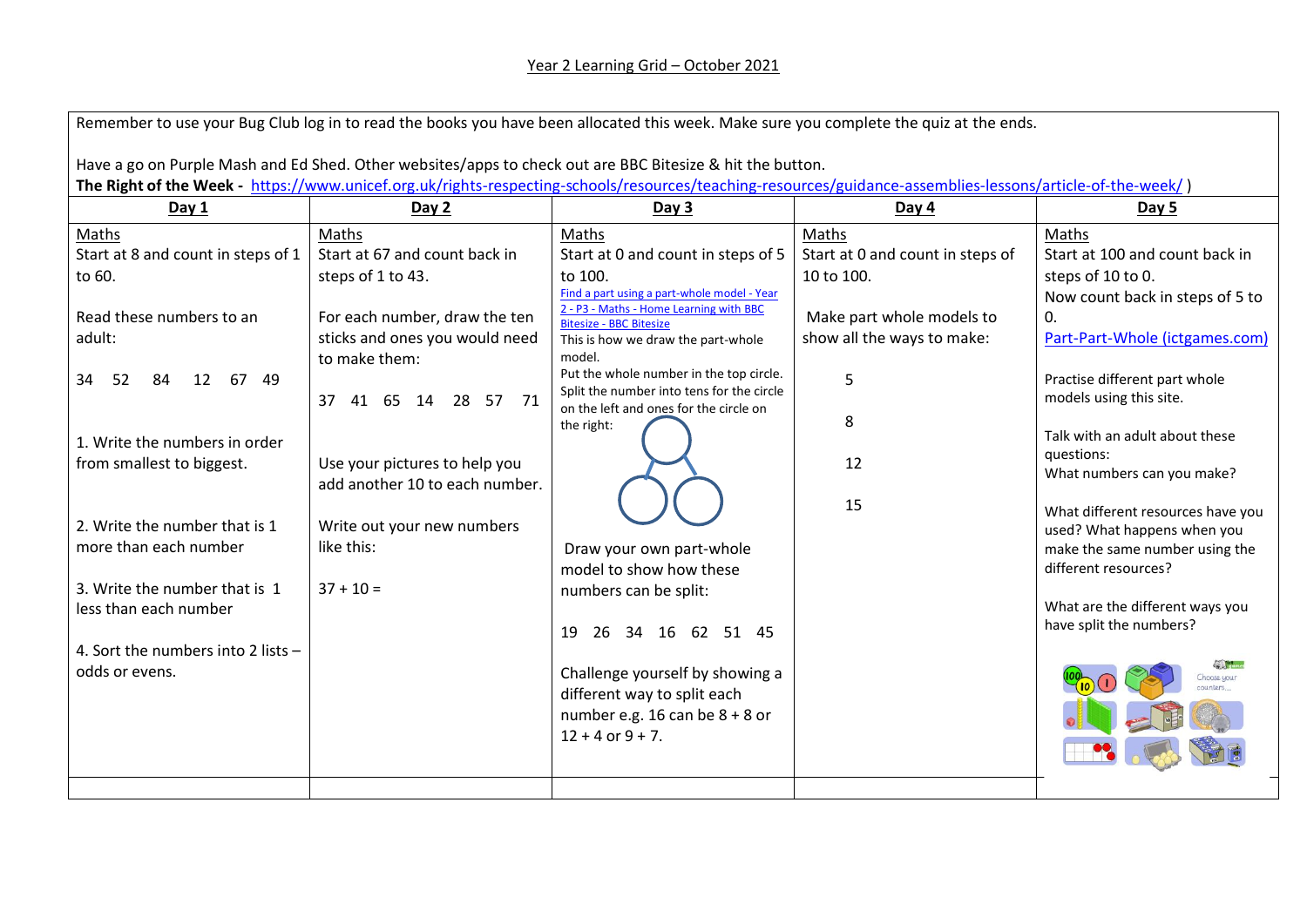| Read with an adult for 10-20<br>minutes.                                                                                                                                                                                                                                                                            | Read with an adult for 10-20<br>minutes.                                                                                                               | Read with an adult for 10-20<br>minutes.                                                                                                       | Read with an adult for 10-20<br>minutes.                                                                                                                                                                               | Read with an adult for 10-20<br>minutes.                                                                                                                                          |
|---------------------------------------------------------------------------------------------------------------------------------------------------------------------------------------------------------------------------------------------------------------------------------------------------------------------|--------------------------------------------------------------------------------------------------------------------------------------------------------|------------------------------------------------------------------------------------------------------------------------------------------------|------------------------------------------------------------------------------------------------------------------------------------------------------------------------------------------------------------------------|-----------------------------------------------------------------------------------------------------------------------------------------------------------------------------------|
| Copy a sentence from one of<br>your allocated Bug Club books<br>making sure you use neat<br>handwriting and form all letters<br>correctly.<br>Find a picture in the book and<br>write 2 sentences to describe<br>what is happening. Remember<br>to use a capital letter at the<br>start and a full stop at the end. | Choose 6 words from one of<br>your allocated Bug Club books.<br>Can you write the words using<br>sound buttons to show the<br>diagraphs and trigraphs? | With an adult, read the story of<br>the Three Billy Goats Gruff on<br>this website:<br>The Three Billy Goats Gruff -<br><b>Story Reservoir</b> | Retell the Billy Goats Gruff story<br>from yesterday using pictures<br>and sentences.<br>Split your page into 6 parts and<br>in each part draw a picture and<br>write 1-3 sentences to tell that<br>part of the story. | Imagine there is a different<br>creature living under the<br>bridge!<br>Draw a picture of it and write<br>some sentences to describe<br>what it looks like and how it<br>behaves. |
| Geography<br>Look at a map or in an Atlas.                                                                                                                                                                                                                                                                          | Art<br>Spend some time looking at                                                                                                                      | <b>RE</b><br>Do you have a special book at                                                                                                     | Science                                                                                                                                                                                                                | <b>PE</b><br>SAQ                                                                                                                                                                  |
| Can you find the seven<br>continents?                                                                                                                                                                                                                                                                               | people's faces - in books, the<br>people you live with, on                                                                                             | home?                                                                                                                                          | https://www.youtube.com/watch<br>?v=YimuldEZSNY                                                                                                                                                                        | Find something you can throw<br>and catch easily.                                                                                                                                 |
| Write the name of each one.<br>What are the names of the five                                                                                                                                                                                                                                                       | television.                                                                                                                                            | Draw a picture of it and write<br>why it is special to you.                                                                                    | Watch the clip about food<br>groups.                                                                                                                                                                                   | How many times can you throw                                                                                                                                                      |
| oceans?                                                                                                                                                                                                                                                                                                             | What features do you notice?<br>Try sketching the different eyes,<br>noses and mouths.                                                                 | Do you know of any books that<br>are special to lots of people?                                                                                | Write the names of each food                                                                                                                                                                                           | it up and catch it?<br>Can you walk around while<br>throwing and catching?                                                                                                        |
| Find out 3 facts about one of<br>the continents.<br>You could write where in the<br>world it is, which countries are<br>on it, what the weather is like,<br>any famous landmarks - man-<br>made or natural, the names of<br>animals that live on it.                                                                |                                                                                                                                                        | (Clue - think about churches<br>and temples)                                                                                                   | group and draw 3 foods for<br>each one.                                                                                                                                                                                | Work with someone in your<br>house - how many times can<br>you throw and catch it to each<br>other?<br>How far away can you be and<br>still successfully throw and<br>catch?      |